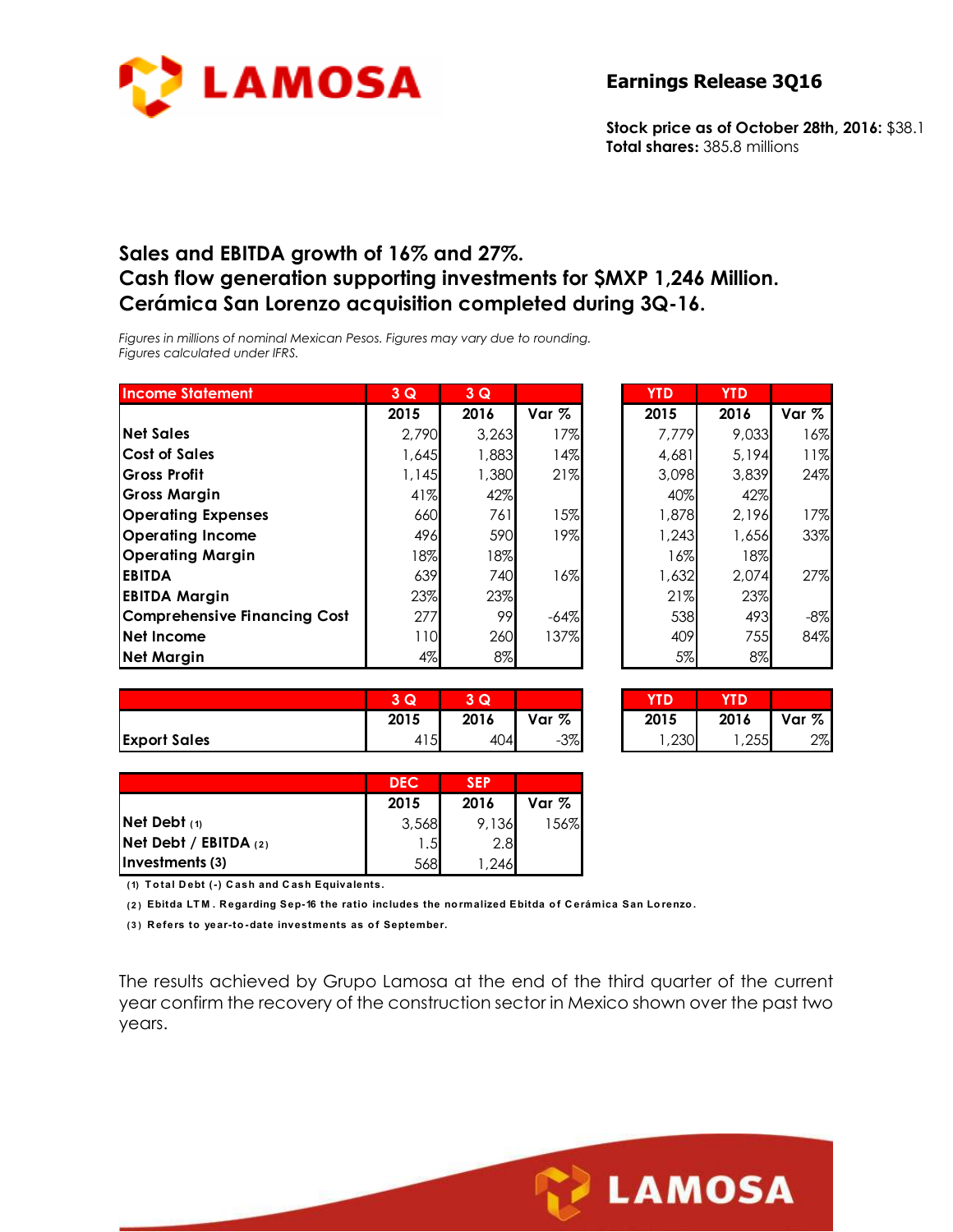

**San Pedro Garza García, Nuevo León, México, October 28th, 2016.** Grupo Lamosa, announces its results related to the third quarter of 2016.

#### *Figures in millions of Mexican Pesos. Figures may vary due to rounding.*

#### **SALES**

Sales during the nine months of 2016 totaled \$9,033 million Pesos, an increase of 16% when compared to sales of \$7,779 million Pesos recorded during the same period of 2015.



#### **EXPORT SALES**

Cumulative export sales as of the third quarter of 2016 amounted to \$1,255 million Pesos, which represented 14% of total sales, and an increase of 2% when compared to export sales of \$1,230 million Pesos posted during the nine months of 2015. Export sales growth was driven by the devaluation of our currency against the US dollar during these periods, for approximately 17%.



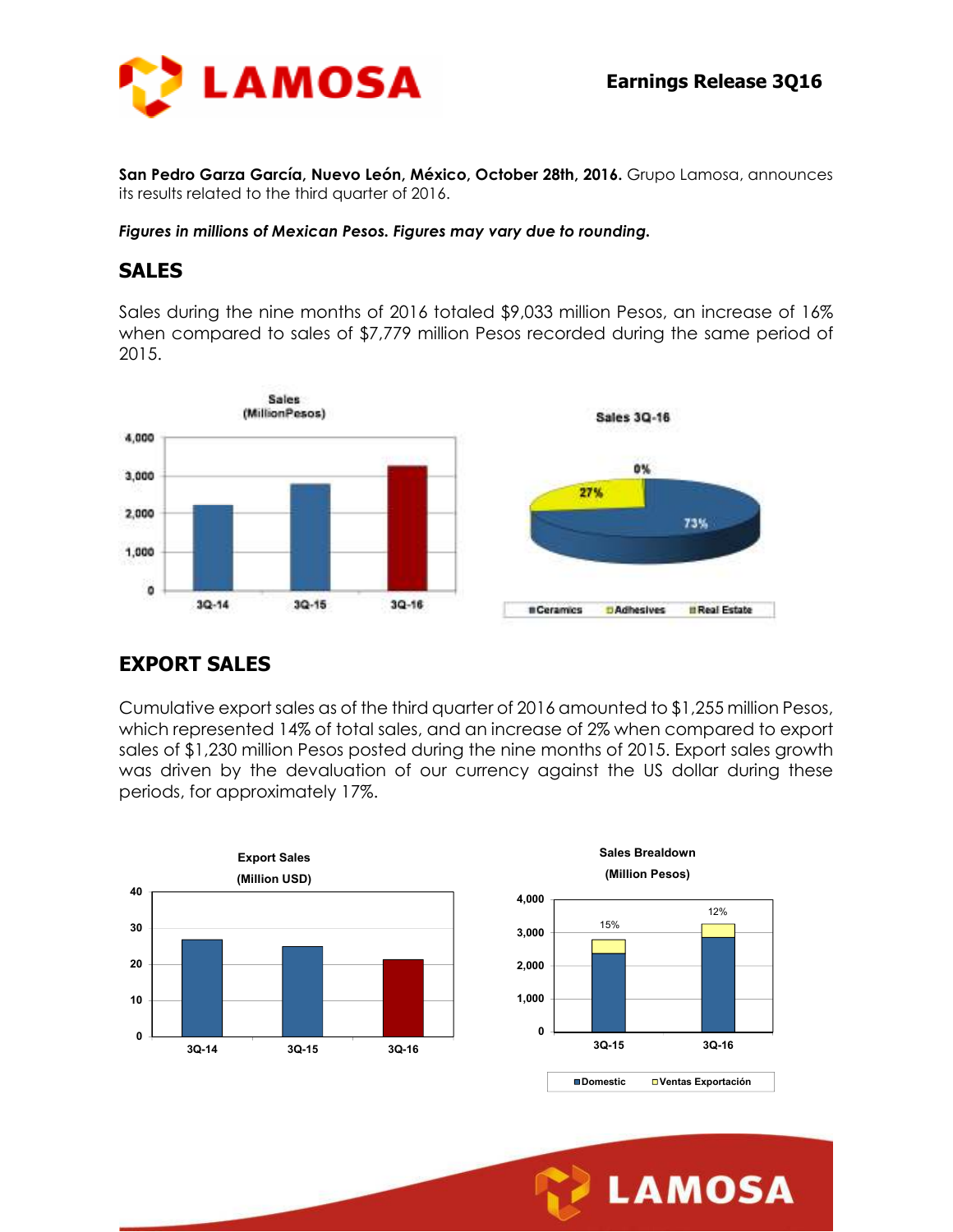**LAMOSA** 



During the third quarter of the year, Grupo Lamosa continued the trend of growth in its results as shown in previous quarters.

# **PERFORMANCE PER BUSINESS SEGMENT**

|                           | <b>Ceramics</b> |        |     | Adhesives  |          |            | <b>Real Estate</b> |          |            | <b>Total</b> |          |            |
|---------------------------|-----------------|--------|-----|------------|----------|------------|--------------------|----------|------------|--------------|----------|------------|
|                           | <b>YTD</b>      |        |     | <b>YTD</b> |          |            | <b>YTD</b>         |          |            | <b>YTD</b>   |          |            |
|                           | sep-15          | sep-16 | Var | $sep-15$   | $sep-16$ | <u>Var</u> | $sep-15$           | $sep-16$ | <b>Var</b> | sep-15       | sep-16   | <b>Var</b> |
| <b>Total Sales</b>        | 5,534           | 6,491  |     | 2,225      | 2,546    |            | 28                 | 0        |            | 9,428        | 11,272   |            |
| <b>Intersegment Sales</b> | 0               | 0      |     | -8         | $-4$     |            | 0                  | $\Omega$ |            | $-1.649$     | $-2,239$ |            |
| <b>Net Sales</b>          | 5,534           | 6,491  | 17% | 2,217      | 2,542    | 15%        | 28                 | 0        |            | 7.779        | 9,034    | 16%        |
| <b>EBIT</b>               | 780             | 1,170  | 50% | 504        | 554      | 10%        |                    | -1       |            | 1,243        | 1,655    | 33%        |
| Dep. Amort. & Others      | 267             | 298    | 12% | 31         | 32       | 5%         | 0                  | 0        |            | 389          | 418      | 8%         |
| <b>EBITDA</b>             | 1.047           | ,469   | 40% | 535        | 587      | 10%        |                    | $-1$     |            | 1.632        | 2,074    | 27%        |
| %                         | 19%             | 23%    |     | 24%        | 23%      |            |                    |          |            | 21%          | 23%      |            |

|                           | <b>Ceramics</b> |         |     | <b>Adhesives</b> |         |       | <b>Real Estate</b> |         |            | <b>Total</b> |         |     |
|---------------------------|-----------------|---------|-----|------------------|---------|-------|--------------------|---------|------------|--------------|---------|-----|
|                           | $3Q-15$         | $3Q-16$ | Var | $3Q-15$          | $3Q-16$ | $Var$ | $3Q-15$            | $3Q-16$ | <u>Var</u> | $3Q-15$      | $3Q-16$ | Var |
| <b>Total Sales</b>        | 1,984           | 2,370   |     | 795              | 894     |       | 16                 | 0       |            | 3,329        | 4,041   |     |
| <b>Intersegment Sales</b> | 0               | 0       |     | -5               | $-2$    |       | $\Omega$           | 0       |            | $-539$       | $-778$  |     |
| <b>Net Sales</b>          | 1,984           | 2,370   | 19% | 790              | 893     | 13%   | 16                 | 0       |            | 2.790        | 3,263   | 17% |
| <b>EBIT</b>               | 332             | 420     | 26% | 187              | 196     | 5%    | 2                  | 0       |            | 496          | 590     | 19% |
| Dep. Amort. & Others      | 103             | 106     | 2%  | 11               | 11      | 0%    | 0                  | 0       |            | 143          | 150     | 5%  |
| <b>EBITDA</b>             | 436             | 526     | 21% | 198              | 207     | 4%    | 2                  | 0       |            | 639          | 739     | 16% |
| %                         | 22%             | 22%     |     | 25%              | 23%     |       |                    |         |            | 23%          | 23%     |     |

## **CERAMIC DIVISION**

The Ceramic division recorded sales of \$6,491 million Pesos at the end of the third quarter of 2016, a 17% increase when compared to the sales of \$5,534 million Pesos obtained during the nine months of 2015.

## **ADHESIVES DIVISION**

Sales of the Adhesives division during the nine months of the year amounted to \$2,542 million Pesos, a 15% increase when compared to the sales of \$2,217 million Pesos posted during the same period of 2015.

## **OPERATING INCOME**

The greater demand generated by the dynamism of the domestic market and the company's ability to grow and optimize its production capacity according to the needs of the market, were factors that contributed to the growth in results and the improvement in the margins of profitability. Accumulated operating income at the end of the third quarter ascended to \$1,656 million Pesos, an increase of 33% when compared to the operating income of \$1,243 million Pesos corresponding to the first nine months of 2015. The margin of the operating income went from 16% to 18% during those periods.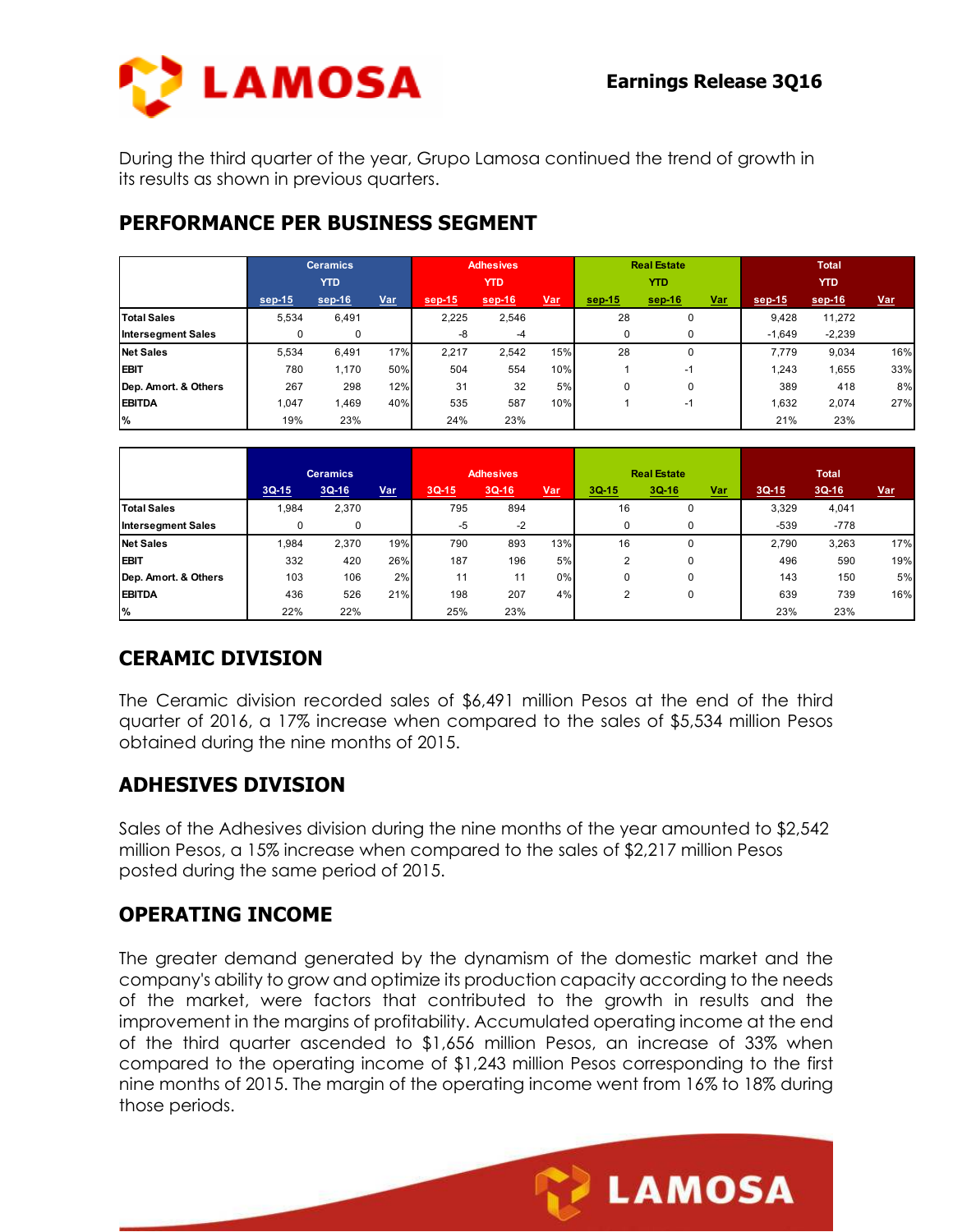

The accumulated EBITDA at the end of the third quarter of 2016 amounted to \$2,074 million Pesos, representing a growth of 27% when compared to the \$1,632 million of Pesos recorded during the same period of the previous year. The EBITDA margin showed an improvement during these periods, going from 21% to 23%.



# **NET INCOME**

The devaluation of our currency against the US dollar during the first nine months of 2016 was less than the devaluation showed during the same period of 2015, favorably influencing the comprehensive financing cost, which reflected a reduction of 8% from \$538 million Pesos to \$493 million Pesos. The foreign exchange loss recorded at the end of the third quarter of the year amounted to \$305 million Pesos, which is favorably compared with the loss of \$361 million Pesos recorded at the end of the third quarter of 2015.

Although taxes at the end of the third quarter of the year showed an increase of 85% when compared to the same period of the previous year, the growth in results, coupled with the decrease in comprehensive financing cost, had a favorable impact on the net income of the company. Accumulated net income was \$755 million Pesos at the end of the third quarter of 2016, showing an increase of 84% when compared to the net income of \$409 million Pesos posted at the end of the third quarter of 2015.



**LAMOSA**